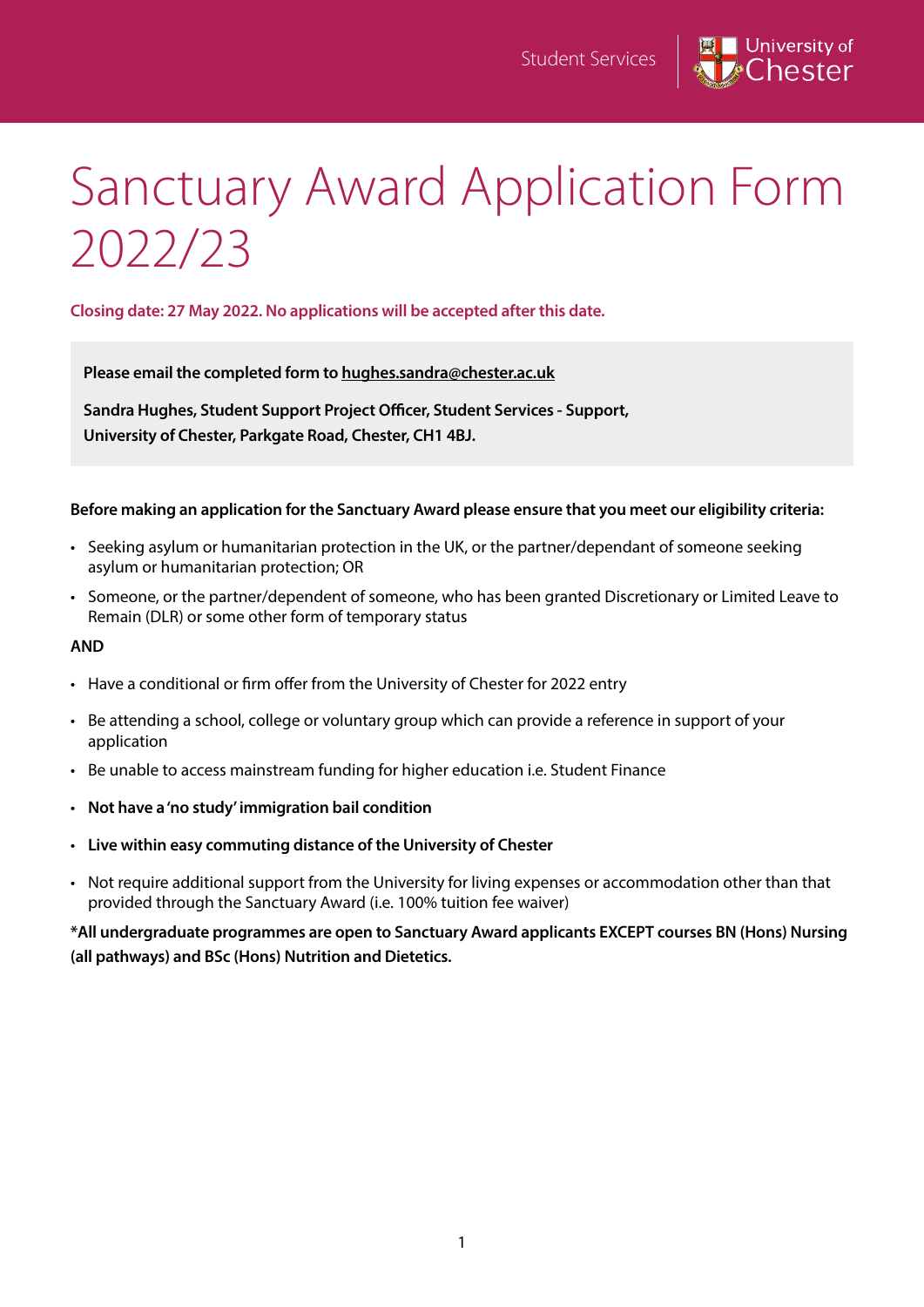### Section 1 – Personal Details

(We will use the information to contact you about your application)

| First/given name:                           | Last name/surname:                            |
|---------------------------------------------|-----------------------------------------------|
|                                             |                                               |
| <b>University ID Number/Student Number:</b> |                                               |
|                                             |                                               |
| <b>Home Address:</b>                        | <b>Correspondence Address (if different):</b> |
|                                             |                                               |
|                                             |                                               |
|                                             |                                               |
|                                             |                                               |
|                                             |                                               |
|                                             |                                               |
|                                             |                                               |
|                                             |                                               |
| Email:                                      | <b>Phone/Mobile:</b>                          |
|                                             |                                               |
| <b>Date of Birth:</b>                       |                                               |
|                                             | Prefer not<br>Male<br>Female<br>to say        |
| <b>Home Office Case Number:</b>             |                                               |
|                                             |                                               |
|                                             |                                               |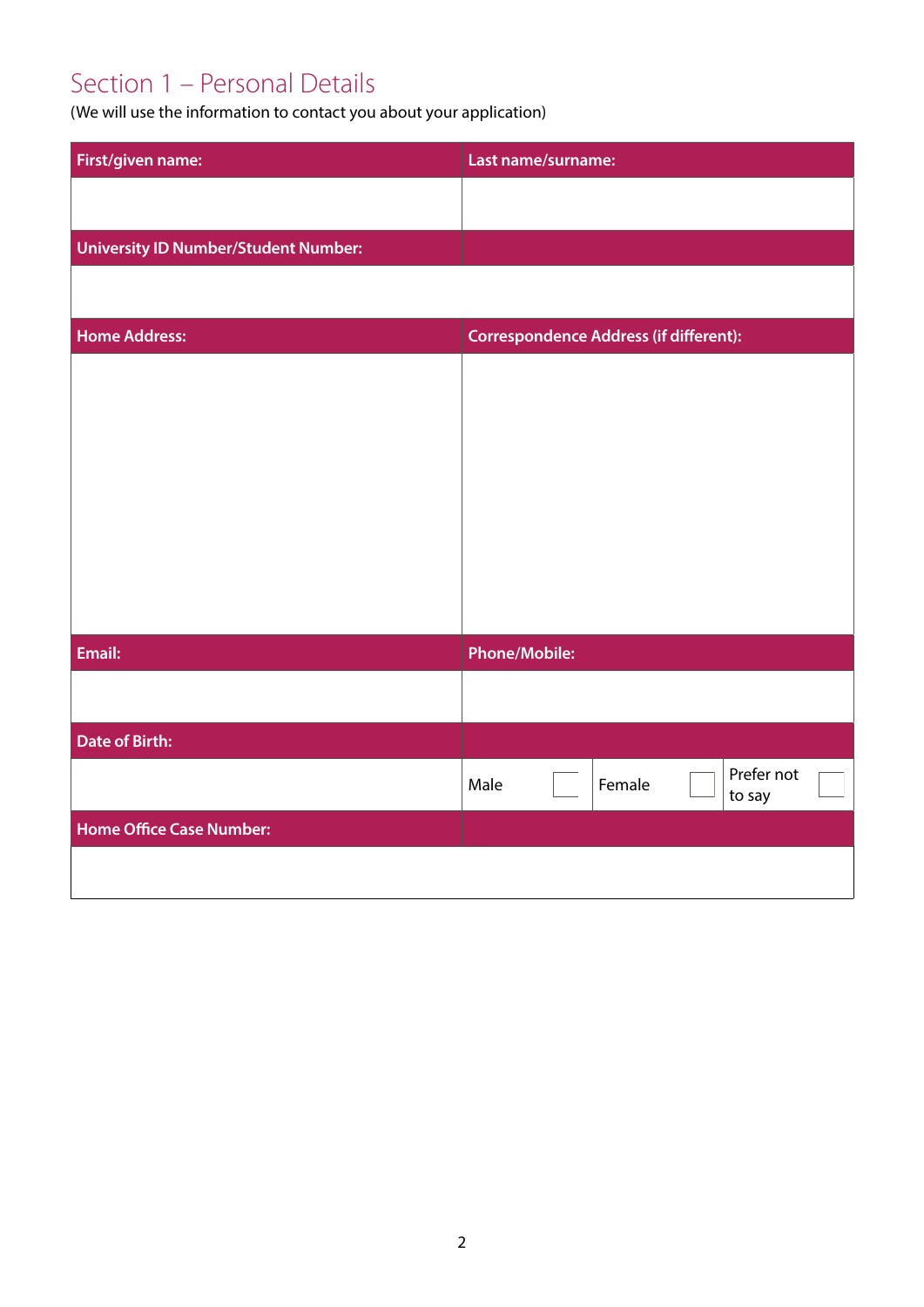### Section 2 – Education Details

(We will use the information to contact you about your application)

**If you are currently studying, which school or college do you attend?**

**Which course or courses are you currently studying?**

#### **If you are not currently studying please tell us:**

- which qualifications you already hold *(Please write course titles in full.)*
- the date you obtained them
- at which school, college or university you obtained them.

**Which course has offered you a place at the University of Chester?**

#### **Is your offer firm or conditional?**

| Firm $\vert$ $\vert$                                                                      | Conditional |  |  |  |
|-------------------------------------------------------------------------------------------|-------------|--|--|--|
| If conditional, what qualifications must you obtain in order to accept your course offer? |             |  |  |  |
|                                                                                           |             |  |  |  |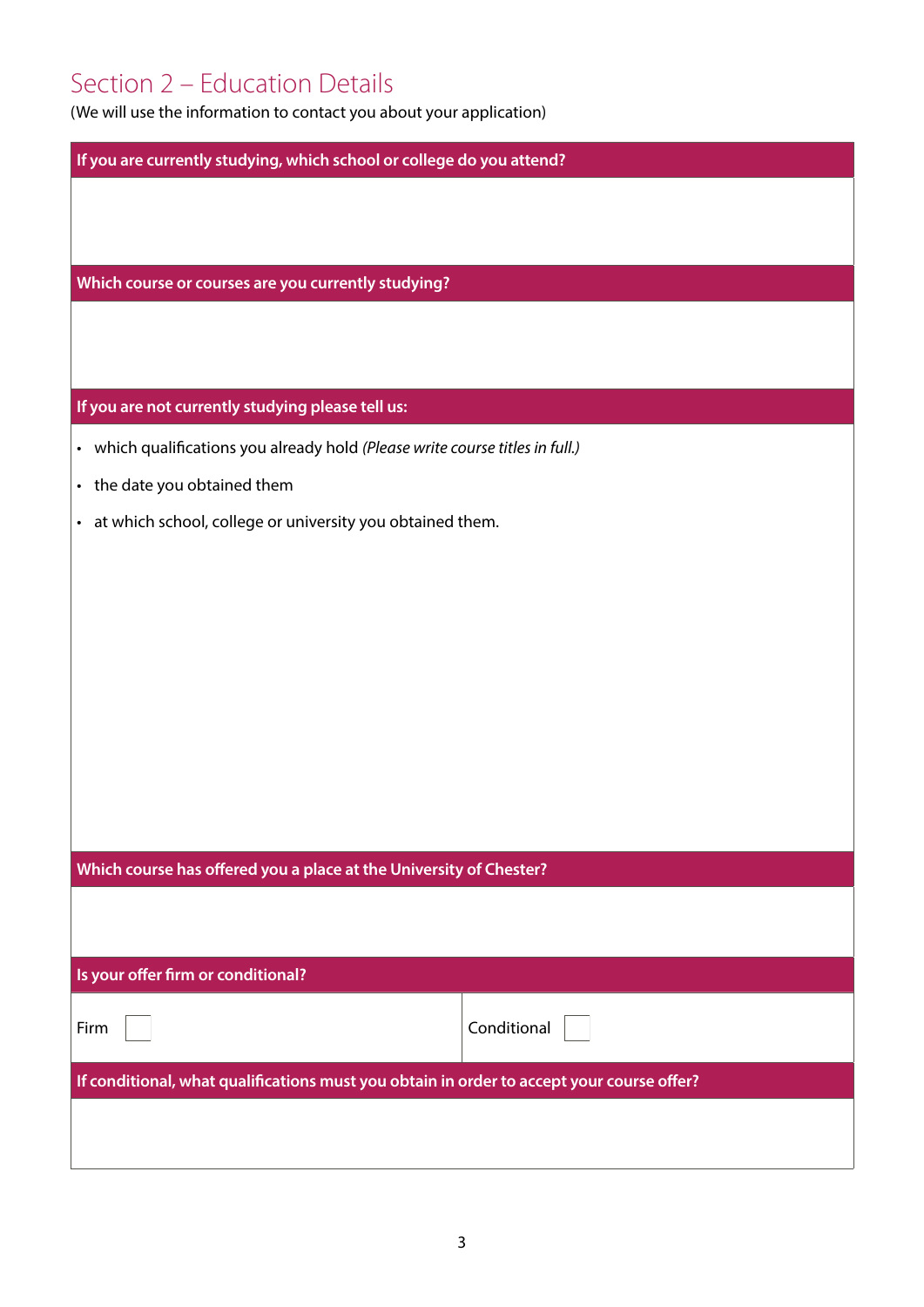### Section 3 – Living and Financial Circumstances

| Please describe your current living circumstances:                                                                                           |  |                              |  |  |  |  |
|----------------------------------------------------------------------------------------------------------------------------------------------|--|------------------------------|--|--|--|--|
| Living with parents and/or other family                                                                                                      |  | Living with partner/spouse   |  |  |  |  |
| Living with friends                                                                                                                          |  | Living alone                 |  |  |  |  |
| Living in halls of residence                                                                                                                 |  | Living in NASS accommodation |  |  |  |  |
| Where do you plan to live when studying at Chester?                                                                                          |  |                              |  |  |  |  |
|                                                                                                                                              |  |                              |  |  |  |  |
|                                                                                                                                              |  |                              |  |  |  |  |
| Do you have any plans other than this Sanctuary Award for supporting yourself financially while at the<br>University? If so, please explain. |  |                              |  |  |  |  |
|                                                                                                                                              |  |                              |  |  |  |  |
|                                                                                                                                              |  |                              |  |  |  |  |

## Section 4 - Eligibility for the Sanctuary Scholarship

| What was your date of arrival in the UK? (dd/mm/yyyy)                                                                                         |  |  |  |  |
|-----------------------------------------------------------------------------------------------------------------------------------------------|--|--|--|--|
|                                                                                                                                               |  |  |  |  |
| Please select the category which best describes your immigration status in the UK: * Mark only one box.                                       |  |  |  |  |
| 1. I have been granted refugee or humanitarian protection status AND Indefinite Leave to Remain (ILR)                                         |  |  |  |  |
| 2. I have been granted limited leave as a refugee, and intend to apply for Indefinite Leave to Remain (ILR)                                   |  |  |  |  |
| 3. I have been granted Humanitarian Protection (HP) with limited leave, and intend to apply for<br>Indefinite Leave to Remain (ILR)           |  |  |  |  |
| 4. I have been granted Discretionary Leave to Remain (DLR) OR Limited Leave to Remain                                                         |  |  |  |  |
| 5. I am awaiting a decision on my application for asylum OR I am in the appeals process                                                       |  |  |  |  |
| 6. My application for refugee status has been finally determined as refused; I am submitting a fresh<br>claim or applying for judicial review |  |  |  |  |
| 7. I am the family member of one of the above and my application is dependent on theirs/my leave<br>has been granted in line with theirs      |  |  |  |  |
| If you have selected option 7, please state below which of the categories 1 to 6 applies to your family member                                |  |  |  |  |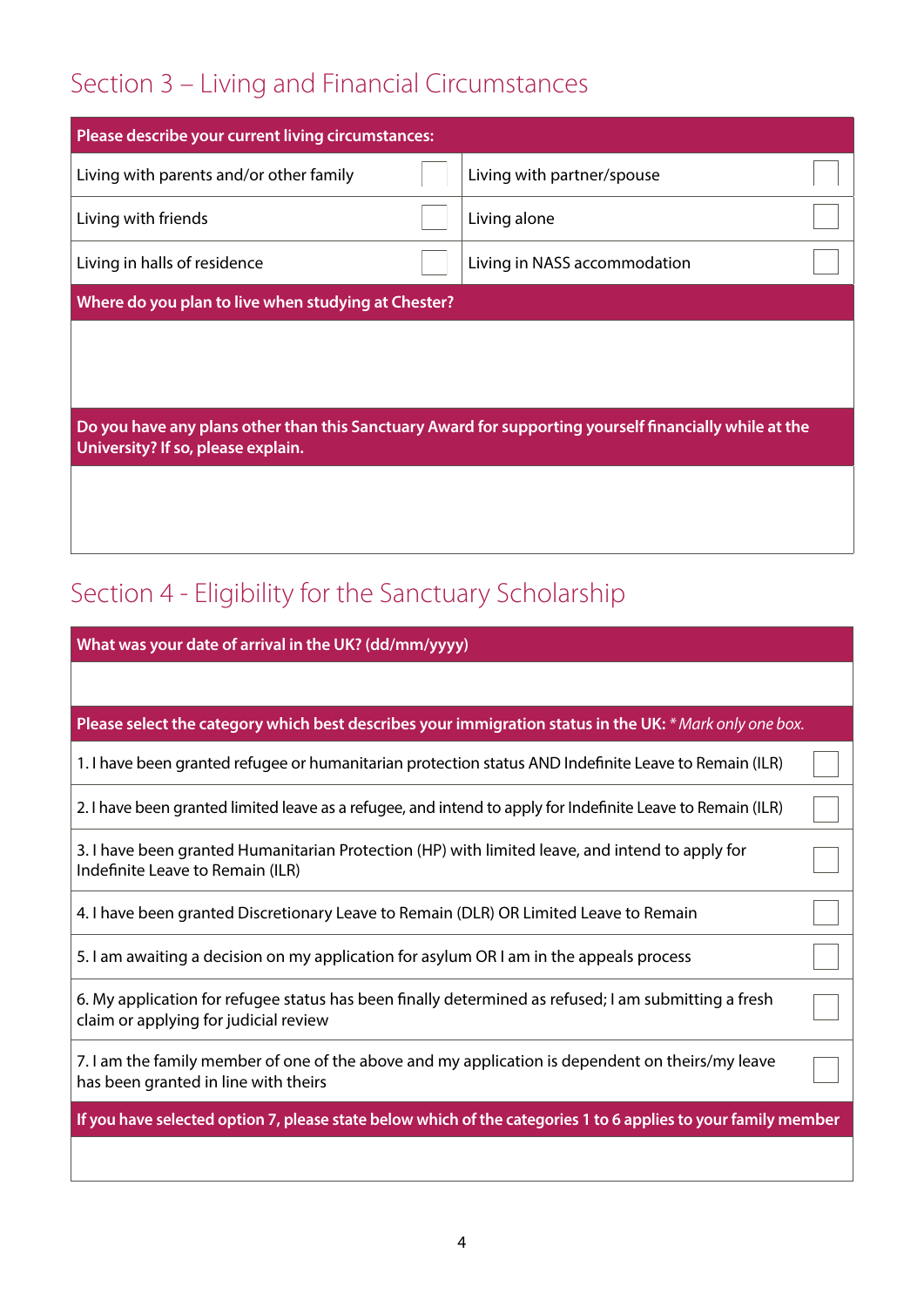### Section 5 – Personal Statement

**Please submit a separate supporting personal statement in approximately 500-750 words.** 

This should explain your personal and financial circumstances and what barriers you have overcome to continue your education. You may wish to comment on your career aspirations and any experiences that have influenced your decision.

It would also be helpful to know if you have any additional needs, for example English language support, but please be assured this will not negatively affect your application in any way.

**Please email your personal statement with your application to: hughes.sandra@chester.ac.uk**

### Section 6 - Details of Referee

**Please supply details of a referee we can contact who can provide a supporting statement.** 

They should be someone who knows you through a school, college or community or voluntary group and who can provide information such as:

- What contributions you have made to school/college life and/or your community
- Why and how you would benefit from receiving the Sanctuary Award

#### **Referee's full name:**

**Name of organisation the referee works for, or represents:**

**Referee's role/job title in organisation:**

**Correspondence address:**

**Email address:** 

**Contact telephone number (day time):**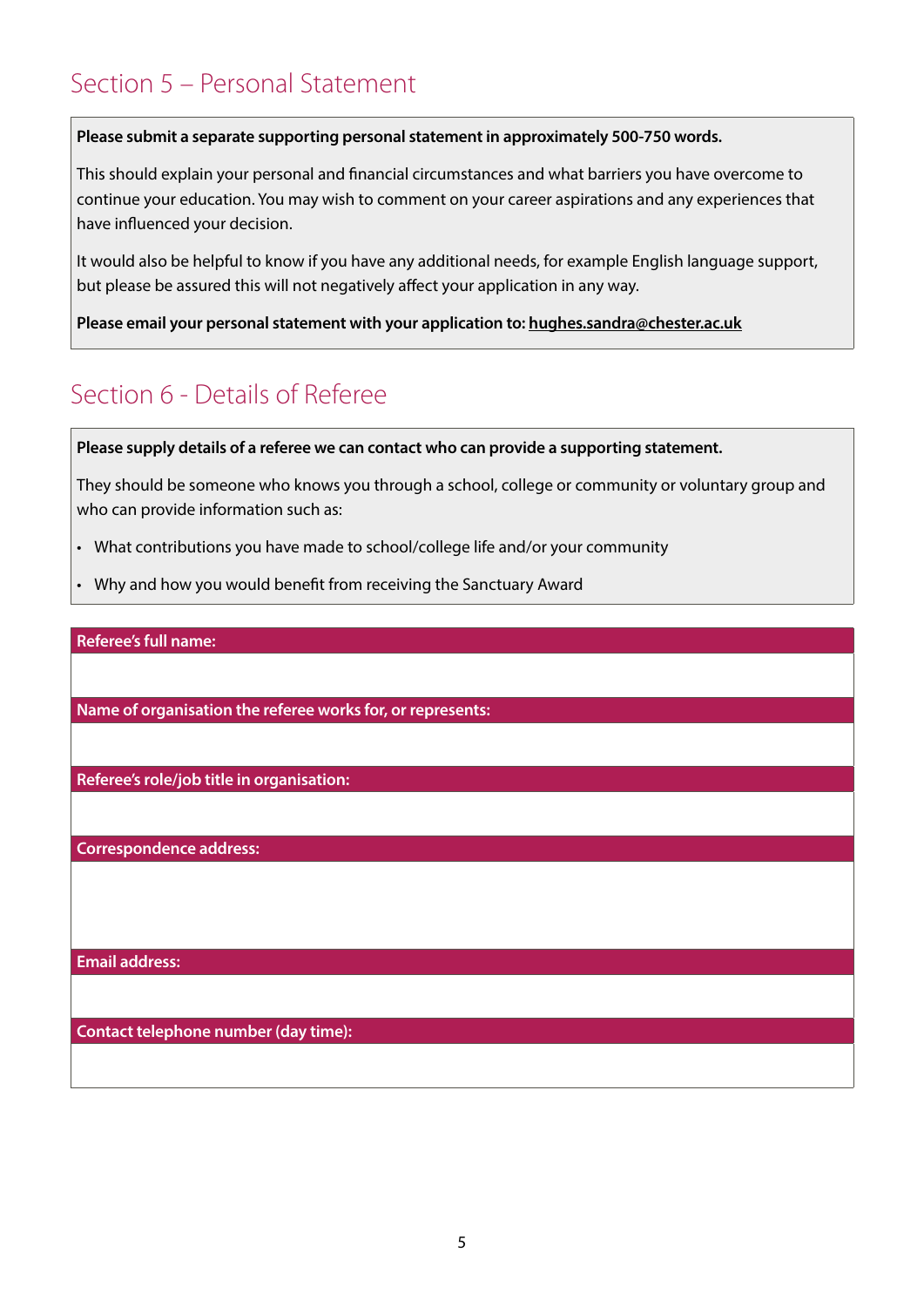### Section 7 - Applicant's Declaration

**All decisions by the University are taken in good faith on the basis of the statements made on your Sanctuary Award application and having considered the referee's supporting statement. If the University discovers that you have made a false statement, or omitted significant information from your application form, the University may terminate your application.**

**Please check all the boxes to confirm you have read and agree to the statements below:**

#### **Please check all the boxes to confirm you have read and agree to the statements below:**

I agree that if I am accepted for the Sanctuary Award I will inform the University immediately if my circumstances change before or during my course of study in respect of my immigration status

I will inform the University immediately if I receive an immigration bail condition of 'no study' before or during my course of study

If shortlisted for the Award, I will supply copies of Home Office letters and other documentation confirming my current immigration status in the UK

I have completed all sections of the application form

I have attached a copy of my personal statement and emailed it to: hughes.sandra@chester.ac.uk

I confirm that the information given in this form is true, complete and accurate, and that no information requested or other material information has been omitted

I consent to the processing of my data by the University for the purpose of dealing with this application

**Signed:**

**Date:**

If your application is shortlisted we will invite you for an interview soon after the closing date.

At the interview there may be an opportunity to meet a Sanctuary Award student who is already studying at the University. You may also have a chance to meet other shortlisted applicants for the Award. Please let us know whether you would be willing to meet them by marking the box below. There is no pressure to do this and we will respect your confidentiality if you do not mark the box.

**Yes,** I would like the chance to meet other Sanctuary Award applicants or students at interview